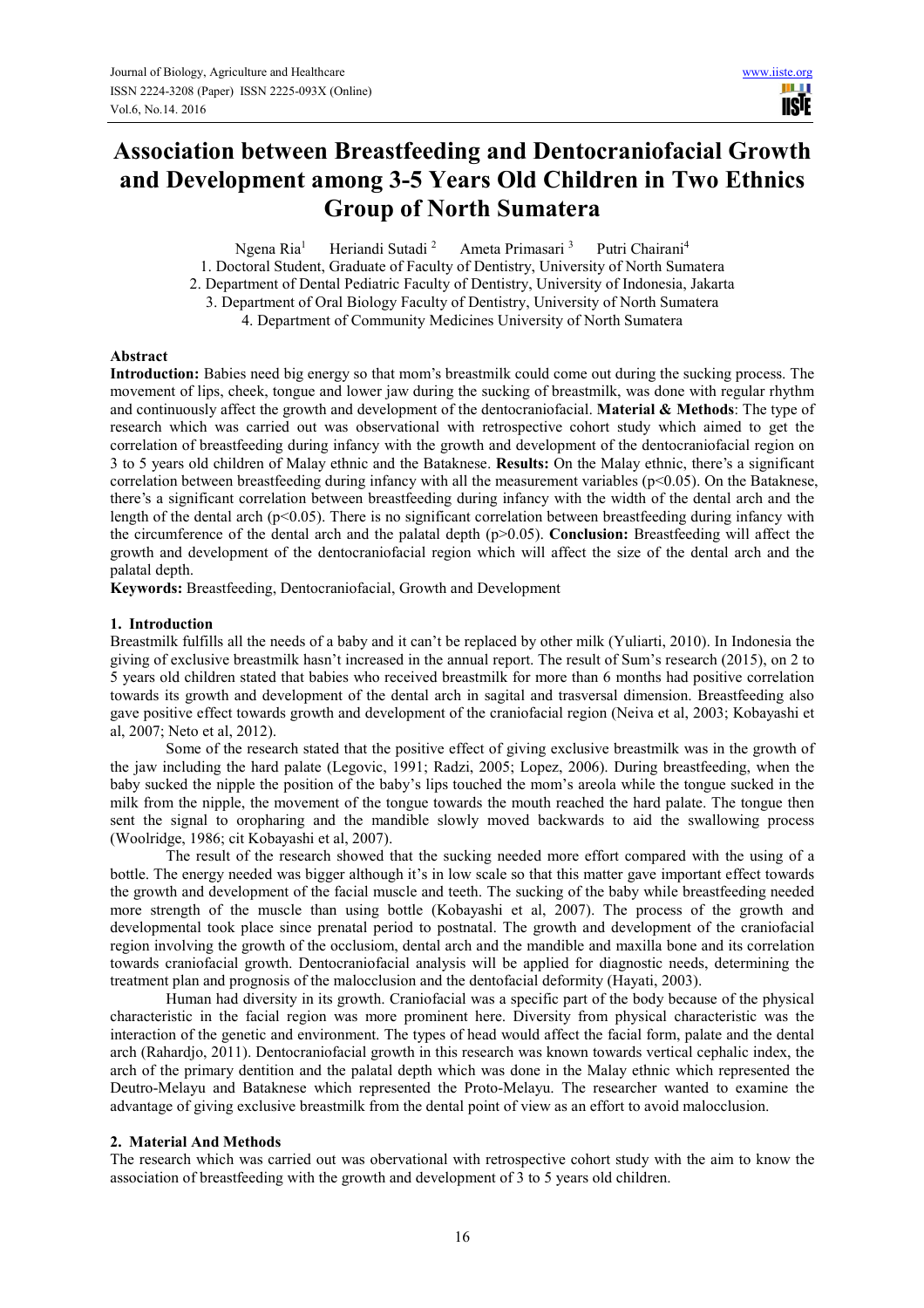The research took place in North Sumatra province namely Kedai Sianam village, Batubara Kabupaten in which was composed mostly of Malay ethnic and in Tarutung, North Tapanuli Kabupaten which mainly was composed of the Bataknese.

Inclusion criteria: 4 to 5 years old children, teeth which were needed in the dental arch examination were complete in the oral cavity, teeth needed were free from caries, children of Malay ethnic and Bataknese, no hereditary abnormality history, willing to be taken impression of the teeth and examination of the teeth with the parents' permission.

## *Material*

Questionnaires, Stationary, arch caliper, digital caliper, stainless steel ruler, 0.14 mm stainless steel wire, impression trays, rubber bowl and spatle, correct quick impression materials, xantalgin and molastone dental stone.

## *Methods of Collecting Data*

The vertical cephalic index was gathered by measuring to the cephalic height and cephalic length of the child's directly. The measurement was done 3 times by different person.

- Cephalic height was measured by using digital caliper, placing the respective end of the caliper on the nasion and gnation point. The distance of both end of the caliper was noted.
- Cephalic length was measured by using the arch caliper, placing the respective end of the caliper on glabella and inion point. The distance of both end of the caliper was measured with ruler and the result was noted.
- The value of the vertical cephalic index was gained from this formula:

 Cephalic height Vertical Cephalic Index  $=$   $\frac{\ }{\ }$  x 100

# Cephalic length

Nasion (n) : The most anterior point midway between the frontal and nasal bones on the frontonasal suture

Gnation (gn) : It is the most anterior-inferior point on the symphysis of the chin. It is constructed by intersecting a line drawn perpendicular to the line connecting menton and pogonion

Glabella  $(g)$ : It is the most prominent point of the forehead in the mid-sagittal plane

Inion (i) : It is a point on the median-sagital plane, cutting the linea nuchae-superior (Rakosi, 1982) The measurement of the dental arch and the height of palate was taken on the upper arch impression on the children.

- Maxillary arch width was measured as maxillary canine arch width from cusp tip to cusp tip and intermolar arch width was measured between the mesiobuccal cusp tips of the right and left second primary molars.
- Maxillary arch depth was measured at two levels: anterior arch depth (canine arch depth) was defined as the length of line running perpendicularly from the midpoint between the central incisors to a line connecting the distal contact points of the right and left canines, and posterior arch depth (molar arch depth) was defined as the length of a line perpendicularly from the midpoint between the central incisors to a line connecting the most distal points of the right and left second primary molars.
- Maxillary arch length was measured as segments on the right and left sides as follows: the anterior segment, from the contact area of the central incisors to the contact area between the canine and the first primary molar, and the posterior segment from the contact between the canine and the first primary molar to the most distal point of the primary second molar.
- Palatal depth was measured as the length of a line from the deepest point in the palate to a line connecting the mesiolingual cusp tips of the primary second molars (Warren and Bishara, 2002).

# **ANALYSIS DATA**

Univariant analysis, to see the distribution frequency of the retrospective variable. Bivariant analysis, to analyze the association of independent variable and dependent variable so the Fisher's Exact was taken.

# **3. Results**

The average distribution frequency of the vertical cephalic index, dental arch and the palatal depth of the Malay ethnic and Bataknese on 3 to 5 years old children.

The average cephalic height, cephalic length and the vertical cephalic index of the Malay ethnic and Bataknese children whom were given breastmilk were greater than those who didn't receive breastmilk, except for the anterior segment arch length and the palatal depth. Table 1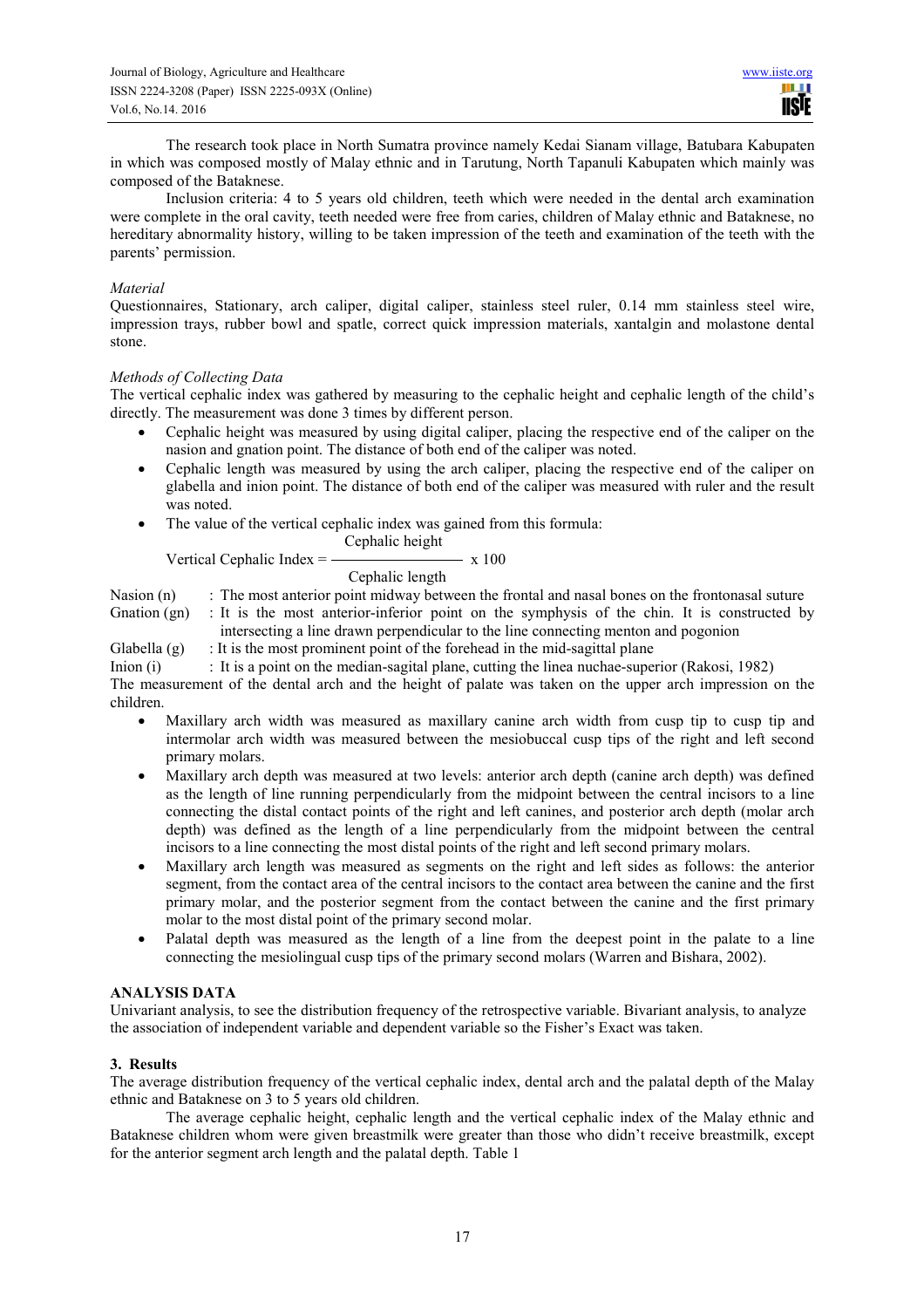| Variable                      | Malay Ethnic     |                  | Bataknese<br>$(X \pm SD)$ |                  |  |  |
|-------------------------------|------------------|------------------|---------------------------|------------------|--|--|
|                               | $(X \pm SD)$     |                  |                           |                  |  |  |
|                               | No Breastmilk    | Breastmilk       | No Breastmilk             | Breastmilk       |  |  |
| Cephalic height               | $8.29 \pm 0.29$  | $8,78 \pm 0,36$  | $7.96 \pm 0.26$           | $8,29 \pm 0,35$  |  |  |
| Cephalic length               | $16,30 \pm 0,38$ | 15,50±0,39       | $16,90 \pm 0,70$          | 16,00±0,79       |  |  |
| Vertical cephalic index       | $50,38 \pm 1,66$ | $51,70 \pm 3,68$ | $51,63 \pm 1,60$          | $51,63 \pm 2,58$ |  |  |
| Maxillary canine arch width   | $28,52 \pm 1,82$ | $31,03\pm2,12$   | $21,34\pm2,14$            | 30,24±1,70       |  |  |
| Maxillary molar arch width    | $45,52 \pm 1,77$ | 47,06±2,08       | $44,25 \pm 1,80$          | $45,71 \pm 1,83$ |  |  |
| Maxillary canine arch depth   | $11.19 \pm 1.76$ | $12.06 \pm 1.73$ | $8,92 \pm 1,30$           | $10,40 \pm 1,54$ |  |  |
| Maxillary molar arch depth    | $27,70 \pm 1,96$ | 28,65±2,27       | $26.73 \pm 1.68$          | $27.64 \pm 2.29$ |  |  |
| Anterior segment arch length  | 31,80±3,99       | 33,56±2,54       | 34,34±3,02                | 38,14±2,40       |  |  |
| Posterior segment arch length | $43,24\pm5,53$   | 43.19±4.52       | 33.90±1.96                | $36.00 \pm 2.21$ |  |  |
| Palatal depth                 | $13,48 \pm 1,06$ | 14,36±1,49       | 14,00±0,82                | 15,39±1,44       |  |  |

# **Table 1 Distribution Frequency of the Average Vertical Cephalic Index, Dental Arch and the Palatal Depth of Bataknese Children from Age 3 to 5**

The Association of Giving Breastmilk during Infancy with the Vertical Cephalic Index on 3 to 5 Years Old Children

On the Malay ethnic, children who were given breastmilk during infancy reached 58.8% had cephalic height of >8.68 cm, 55.3% with cephalic length of >16.7 cm and 60.0% with vertical cephalic index of >51.41cm. The result of the research showed that there's significant correlation between breastfeeding of the baby with the vertical cephalic index (p<0.05). On the Bataknese, children who given breastmilk during infancy reached 62.2% had cephalic height of >8.68 cm, 48.6% with cephalic length of >16.7 cm and 51.4% with vertical cephalic index of >51.63 cm. The result showed that there's no significant correlation between breastfeeding of the baby with the vertical cephalic index ( $p > 0.05$ ). Table 2

| Table 2 The Association between Breastfeeding with the Vertical Cephalic Index on 3 to 5 Years Old |  |
|----------------------------------------------------------------------------------------------------|--|
| <b>Children</b>                                                                                    |  |

|                           |                    |                  | MALAY ETHNIC         |        |            |             |                      |            |        |            |
|---------------------------|--------------------|------------------|----------------------|--------|------------|-------------|----------------------|------------|--------|------------|
|                           |                    |                  | Status of breastmilk |        |            |             | Status of breastmilk |            |        |            |
| <b>VARIABLE</b>           | <b>MEASUREMENT</b> | No<br>Breastmilk | Breastmilk           | Total  | p<br>value | MEASUREMENT | No<br>Breastmilk     | Breastmilk | Total  | p<br>value |
|                           |                    | 25               | 33                   | 58     |            | < 8.22      | 18                   | 27         | 45     |            |
| <b>CEPHALIC</b><br>HEIGHT | <8.68              | 80.6%            | 39.8%                | 50.9%  |            |             | 90.0%                | 37.5%      | 48.9%  | 0.000      |
|                           | >8.68              | 6                | 50                   | 56     | 0.000      | > 8.22      | $\mathfrak{D}$       | 45         | 47     |            |
|                           |                    | 19.4%            | 60.2%                | 49.1%  |            |             | 10.0%                | 62.5%      | 51.1%  |            |
|                           | Total              | 31               | 83                   | 114    |            | Total       | 20                   | 72         | 92     |            |
|                           |                    | 100.0%           | 100.0%               | 100.0% |            |             | 100.0%               | 100.0%     | 100.0% |            |
|                           | <16.7              | 25               | 38                   | 63     | 0.000      | <16         | 17                   | 38         | 56     | 0.006      |
|                           |                    | 80.6%            | 44.7%                | 54.3%  |            |             | 80.9%                | 53.5%      | 60.9%  |            |
| <b>CEPHALIC</b>           | >16.7              | 6                | 47                   | 53     |            | >16         | 3                    | 33         | 36     |            |
| <b>LENGTH</b>             |                    | 19.4%            | 55.3%                | 45.7%  |            |             | 15%                  | 46.5%      | 39.1%  |            |
|                           | Total              | 31               | 85                   | 116    |            | Total       | 21                   | 71         | 92     |            |
|                           |                    | 100.0%           | 100.0%               | 100.0% |            |             | 100.0%               | 100.0%     | 100.0% |            |
|                           |                    | 24               | 33                   | 57     |            |             | 10                   | 36         | 46     | 0.600      |
|                           | 51.41              | 77.4%            | 39.3%                | 49.6%  |            | 51.63       | 50.0%                | 50.0%      | 50.0%  |            |
| <b>VERTICAL</b>           | >51.41             | 7                | 51                   | 58     | 0.000      | >51.63      | 10                   | 36         | 46     |            |
| CEPHALIC<br><b>INDEX</b>  |                    | 22.6%            | 60.7%                | 50.4%  |            |             | 50.0%                | 50.0%      | 50.0%  |            |
|                           | Total              | 31               | 84                   | 115    |            |             | 20                   | 72         | 92     |            |
|                           |                    | 100.0%           | 100.0%               | 100.0% |            | Total       | 100.0%               | 100.0%     | 100.0% |            |

The Association of Breastfeeding with the Maxillary Arch Width on 3 to 5 Years Old Children The children of Malay ethnic who were given breastmilk, showed that most of them (61.25%) had maxillary canine arch width and 55.3% with maxillary molar arch width greater than those who didn't receive breastmilk. The result of the research showed significant correlation between receiving breastmilk in baby with maxillary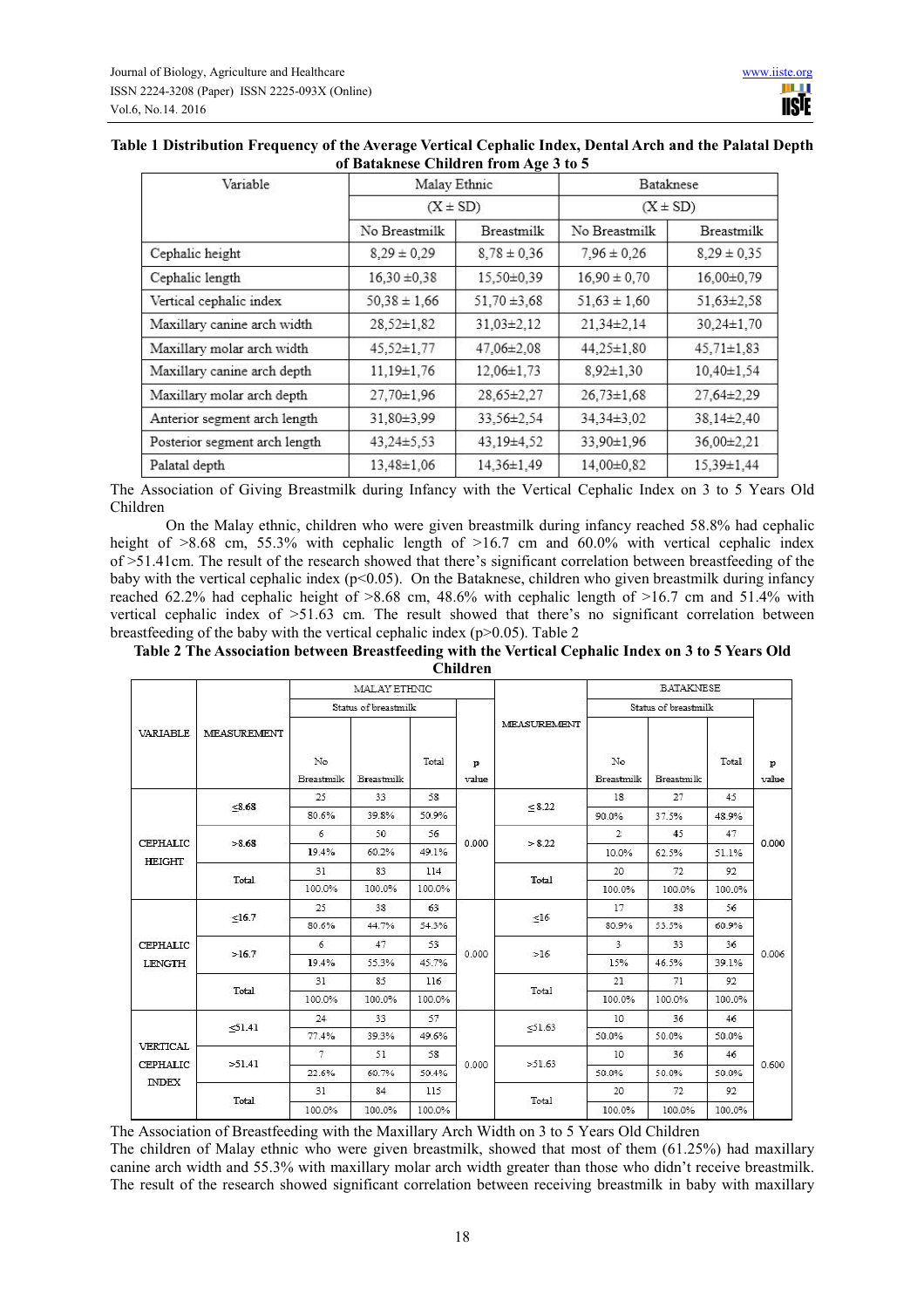canine arch width and maxillary molar arch width  $(p<0.05)$ .

The same result was also seen on Bataknese children, 56.8% children who were given breastmilk during infancy had wider maxillary canine arch width and wider maxillary molar arch width than those who didn't receive breastmilk. The result of the research showed significant correlation between giving breastmilk during infancy with the maxillary canine arch width and maxillary molar arch width ( $p \le 0.05$ ). Table 3

|                                                                                                       | a material contracts and the contracts of the contracts of the contracts of the contracts of the contracts of |  |  |  |
|-------------------------------------------------------------------------------------------------------|---------------------------------------------------------------------------------------------------------------|--|--|--|
| Table 3 The Association of Breastfeeding during Infancy with the Maxillary Arch Width on 3 to 5 Years |                                                                                                               |  |  |  |
|                                                                                                       | <b>Old Children</b>                                                                                           |  |  |  |

|                            |                    |                | <b>Malay Ethnic</b>       |        | $\sim$ $\sim$ $\sim$ $\sim$ $\sim$ $\sim$ $\sim$ |                    | <b>Bataknese</b>      |                           |        |            |  |
|----------------------------|--------------------|----------------|---------------------------|--------|--------------------------------------------------|--------------------|-----------------------|---------------------------|--------|------------|--|
| <b>VARIABLE</b>            | <b>MEASUREMENT</b> |                | Status of breast milk     |        | p<br>value                                       | <b>MEASUREMENT</b> | Status of breast milk |                           |        |            |  |
|                            |                    | No Breast milk | With<br><b>Breastmilk</b> | Total  |                                                  |                    | No Breast milk        | With<br><b>Breastmilk</b> | Total  | p<br>value |  |
|                            |                    | 25             | 33                        | 58     |                                                  | 30.57              | 16                    | 32                        | 48     |            |  |
|                            | $-29.89$           | 80.6%          | 38.8%                     | 50.0%  |                                                  |                    | 76.2%                 | 43.2%                     | 50.5%  | $0.007*$   |  |
| MAXILLARY<br><b>CANINE</b> | >29.89<br>Total    | 6              | 52                        | 58     | $0.000*$                                         | >30.57             | 5.                    | 42                        | 47     |            |  |
|                            |                    | 19.4%          | 61.2%                     | 50.0%  |                                                  |                    | 23.8%                 | 56.8%                     | 49.5%  |            |  |
| ARCH WIDTH                 |                    | 31             | 85                        | 116    |                                                  | Total              | 21                    | 74                        | 95     |            |  |
|                            |                    | 100.0%         | 100.0%                    | 100.0% |                                                  |                    | 100.0%                | 100.0%                    | 100.0% |            |  |
|                            |                    | 20             | 38                        | 58     |                                                  | <46.45             | 16                    | 32                        | 48     | $0.007*$   |  |
|                            | < 45.39            | 64.5%          | 44.7%                     | 50.0%  |                                                  |                    | 76.2%                 | 43.2%                     | 50.5%  |            |  |
| MAXILLARY<br>MOLAR         | >45.39             | 11             | 47                        | 58     | $0.046*$                                         |                    | 5                     | 42                        | 47     |            |  |
| ARCH WIDTH                 |                    | 35.5%          | 55.3%                     | 50.0%  |                                                  | >46.45             | 23.8%                 | 56.8%                     | 49.5%  |            |  |
|                            | Total              | 31             | 85                        | 116    |                                                  |                    | 21                    | 74                        | 95     |            |  |
|                            |                    | 100.0%         | 100.0%                    | 100.0% |                                                  | Total              | 100.0%                | 100.0%                    | 100.0% |            |  |

The Association of Breastfeeding during Infancy with the Maxillary Arch Depth on 3 to 5 Years Old Children Malay ethnic children who were given breastmilk, 60.0% had maxillary canine arch depth and 57.6%

had greater maxillary molar arch depth than those who didn't receive breastmilk. Thus also on the Bataknese children, 55.4% with maxillary canine arch depth and maxillary molar arch depth greater than those who didn't receive breastmilk. The result of the research showed that there's significant correlation between breastfeeding during infancy with Maxillary canine arch depth and Maxillary molar arch depth in Malay ethnic children and Bataknese children (p<0.05). Table 4

**Table 4 The Association of Breastfeeding during Infancy with the Maxillary Arch Depth on 3 to 5 Years Old Children** 

| <b>VARIABLE</b>      |                    | <b>MALAY ETHNIC</b>  |                     |        |          |                    | <b>BATAKNESE</b>     |                     |        |                      |
|----------------------|--------------------|----------------------|---------------------|--------|----------|--------------------|----------------------|---------------------|--------|----------------------|
|                      | <b>MEASUREMENT</b> | Status of breastmilk |                     |        |          | <b>MEASUREMENT</b> | Status of breastmilk |                     |        |                      |
|                      |                    | No breast<br>milk    | With<br>breast milk | Total  | p value  |                    | No breast<br>milk    | With breast<br>milk | Total  | p value              |
|                      |                    | 24                   | 34                  | 58     |          |                    | 15                   | 33                  | 48     |                      |
|                      | <10.11             | 77.4%                | 40.0%               | 50.0%  |          | < 11.91            | 71.4%                | 44.6%               | 50.5%  | $0.026*$<br>$0.026*$ |
| ANTERIOR ARCH DEPTH  |                    | 7                    | 51                  | 58     | $0.000*$ | >11.91             | 6                    | 41                  | 47     |                      |
|                      | >10.11             | 22.6%                | 60.0%               | 50.0%  |          |                    | 28.6%                | 55.4%               | 49.5%  |                      |
|                      | Total              | 31                   | 85                  | 116    |          | Total              | 21                   | 74                  | 95     |                      |
|                      |                    | 100.0%               | 100.0%              | 100.0% |          |                    | 100.0%               | 100.0%              | 100.0% |                      |
|                      |                    | 22                   | 36                  | 58     |          | < 28.04            | 15                   | 33                  | 48     |                      |
|                      | ≤27.35             | 71.0%                | 42.4%               | 50.0%  |          |                    | 71.4%                | 44.6%               | 50.5%  |                      |
|                      |                    | 9                    | 49                  | 58     |          | >28.04             | 6                    | 41                  | 47     |                      |
| POSTERIOR ARCH DEPTH | >27.35             | 29.0%                | 57.6%               | 50.0%  | $0.006*$ |                    | 28.6%                | 55.4%               | 49.5%  |                      |
|                      |                    | 31                   | 85                  | 116    |          | Total              | 21                   | 74                  | 95     |                      |
|                      | Total              | 100.0%               | 100.0%              | 100.0% |          |                    | 100.0%               | 100.0%              | 100.0% |                      |

The Association of Breastfeeding with the Maxillary Arch Length on 3 to 5 Years Old Children

The research showed that there's significant correlation between giving breastmilk and the anterior segment arch length and the posterior segment arch length on Malay ethnic ( $p<0.05$ ). Whereas the result of the research on Bataknese children showed that there's no significant correlation on giving breastmilk infancy with the anterior segment arch length and posterior segment arch length (p>0.05). Table 5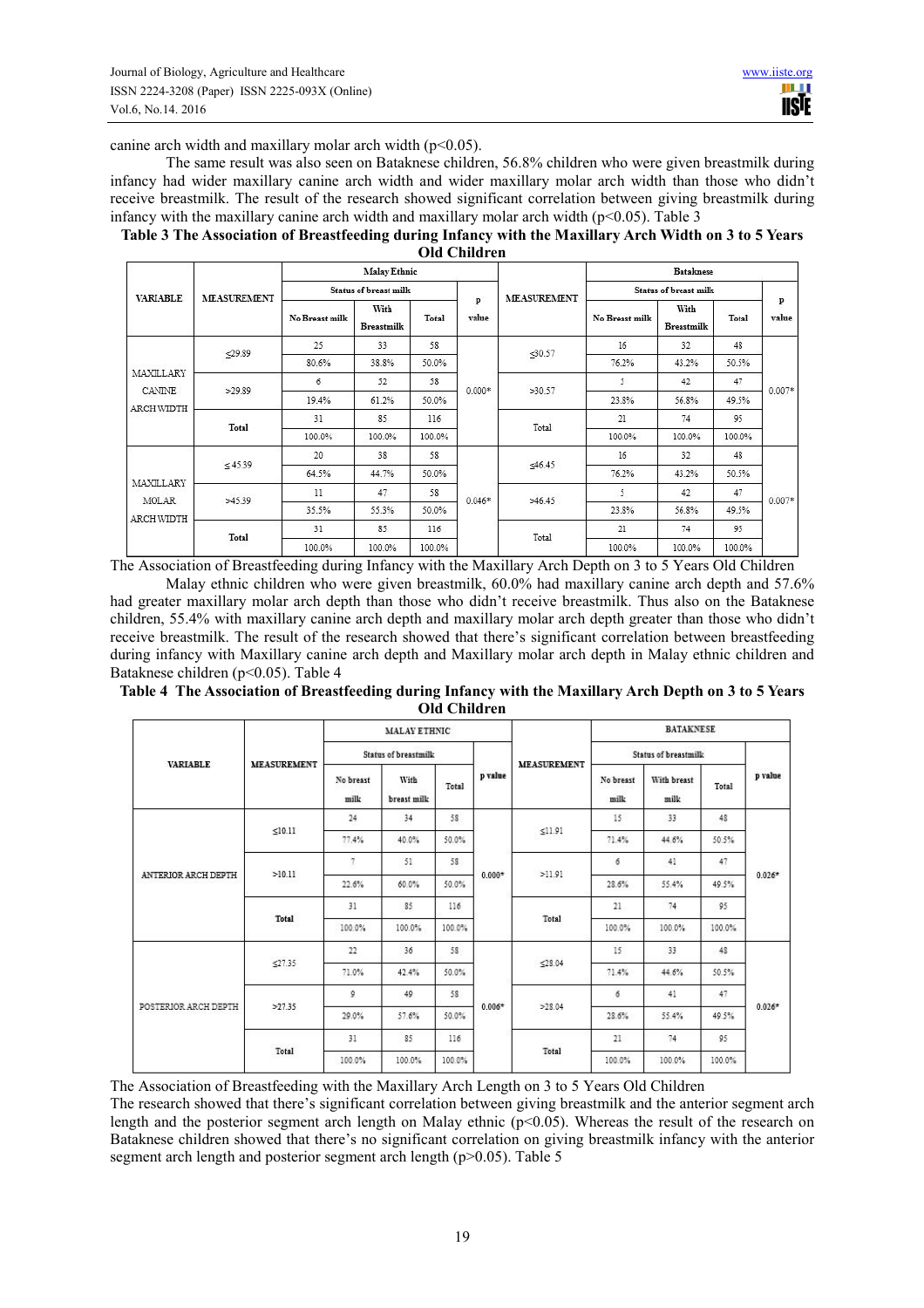|                               |                    |                         | <b>Malay Ethnic</b>       |        |          |                    |                         |                           |        |            |
|-------------------------------|--------------------|-------------------------|---------------------------|--------|----------|--------------------|-------------------------|---------------------------|--------|------------|
| <b>VARIABLE</b>               |                    |                         | Status of breastmilk      |        |          |                    | Status of breastmilk    |                           |        |            |
|                               | <b>MEASUREMENT</b> | No<br><b>Breastmilk</b> | With<br><b>Breastmilk</b> | Total  | p value  | <b>MEASUREMENT</b> | No<br><b>Breastmilk</b> | With<br><b>Breastmilk</b> | Total  | P<br>value |
|                               |                    | 23                      | 36                        | 59     |          | < 33.28            | 14                      | 34                        | 48     |            |
|                               | < 37.26            | 74.2%                   | 42.4%                     | 50.9%  |          |                    | 66.7%                   | 45.9%                     | 50.5%  | 0.076      |
|                               | >37.26             | $\mathbf{8}$            | 49                        | 57     | $0.002*$ | >33.28<br>Total    | $\overline{7}$          | 40                        | 47     |            |
| ANTERIOR SEGMENT ARCH LENGTH  |                    | 25.8%                   | 57.6%                     | 49.1%  |          |                    | 33.3%                   | 54.1%                     | 49.5%  |            |
|                               | Total              | 31                      | 85                        | 116    |          |                    | 21                      | 74                        | 95     |            |
|                               |                    | 100.0%                  | 100.0%                    | 100.0% |          |                    | 100.0%                  | 100.0%                    | 100.0% |            |
|                               | <35.24             | 27                      | 33                        | 60     | $0.000*$ | <43.24<br>>43.24   | 12                      | 37                        | 49     |            |
|                               |                    | 87.1%                   | 38.8%                     | 51.7%  |          |                    | 57.1%                   | 50.0%                     | 51.6%  | 0.371      |
|                               |                    | $\overline{4}$          | 52                        | 56     |          |                    | 9                       | 37                        | 46     |            |
| POSTERIOR SEGMENT ARCH LENGTH | >35.24             | 12.9%                   | 61.2%                     | 48.3%  |          |                    | 42.9%                   | 50.0%                     | 48.4%  |            |
|                               | Total              | 31                      | 85                        | 116    |          | Total              | 21                      | 74                        | 95     |            |
|                               |                    | 100.0%                  | 100.0%                    | 100.0% |          |                    | 100.0%                  | 100.0%                    | 100.0% |            |

#### **Table 5 Breastfeeding during Infancy with the Maxillary Arch Length on 3 to 5 Years Old Children**

The Association between Breastfeeding with the Palatal Depth on 3 to 5 Years Old Children The result showed that there's a significant association between giving breastmilk during infancy with the palatal depth on Malay ethnic children ( $p<0.05$ ) and there's no significant association between giving breastmilk during infancy with the palatal depth on Bataknese children ( $p > 0.05$ ). Table 6

| Table 6 The Association of Breastfeeding with the Palatal Depth on 3 to 5 Years Old Children |  |  |  |
|----------------------------------------------------------------------------------------------|--|--|--|
|----------------------------------------------------------------------------------------------|--|--|--|

|                 |                                                                                                                        |        | <b>MALAY ETNIC</b> |        |          |                    | <b>BATAKNESE</b>            |            |        |       |  |
|-----------------|------------------------------------------------------------------------------------------------------------------------|--------|--------------------|--------|----------|--------------------|-----------------------------|------------|--------|-------|--|
| <b>VARIABLE</b> | <b>Status of Breastmilk</b><br><b>MEASUREMENT</b><br>p value<br>With<br>No<br>Total<br><b>Breastmilk</b><br>Breastmilk |        |                    |        |          | <b>MEASUREMENT</b> | <b>Status of Breastmilk</b> |            |        |       |  |
|                 |                                                                                                                        |        | No                 | With   | Total    | p value            |                             |            |        |       |  |
|                 |                                                                                                                        |        |                    |        |          |                    | <b>Breastmilk</b>           | Breastmilk |        |       |  |
|                 | <14.56<br>>14.56                                                                                                       | 25     | 33                 | 58     |          | $\leq$ 14.30       | 13                          | 35         | 48     |       |  |
|                 |                                                                                                                        | 80.6%  | 38.8%              | 50.0%  |          |                    | 61.9%                       | 47.3%      | 50.5%  |       |  |
| PALATAL DEPTH   |                                                                                                                        | 6      | 52                 | 58     |          | >14.30             | 8                           | 39         | 47     | 0.175 |  |
|                 |                                                                                                                        | 19.4%  | 61.2%              | 50.0%  | $0.000*$ |                    | 38.1%                       | 52.7%      | 49.5%  |       |  |
|                 |                                                                                                                        | 31     | 116<br>85          |        |          | 21                 | 74                          | 95         |        |       |  |
|                 | Total                                                                                                                  | 100.0% | 100.0%             | 100.0% |          | Total              | 100.0%                      | 100.0%     | 100.0% |       |  |

#### **4. Discussion**

#### **4.1 Characteristic of the Samples**

The research samples are 3 to 5 years old children whom in infancy receive breastmilk either on the Malay ethnic or the Bataknese. Determining the age of the subject on 3 to 5 years old because the dental arch has been relatively stable and the change which might occur will be insignificant (Nakata, 1998) and on 3 years old children the primary teeth had all erupted (Houston, 1991; Mokhtar, 1998).

The Average of the Vertical Cephalic Index, the Maxillary Arch Width and Palatal Depth on 3 to 5 Years Old Who Received Breastmilk on Malay Ethnic and Bataknese.

The research on the antropometry on determining the vertical cephalic index mainly was carried out on adult. The antropometry measurement, especially craniofacial measurement was very important to see the varieties of the shape and size of the head and face (Williams et al, 1955; cit Yagain et al, 2012). Rexhepi, Vjollca, 2008 (cit Maina et al, 2011) said that the racial, ethnicity, genetic, tradition, nutrition and environmental and climate, all these could affect the types of head. The difference on the size of head on the society could happen because of racial, geographical and nutrition pattern (Ilayperuma, 2011).

The measurement of the cephalic height and cephalic length of each sample was done respectively to get the vertical cephalic index. There's the average value of the cephalic height, cephalic length and vertical cephalic index on children which during infancy were given breastmilk were greater than those who were given breastmilk on the Bataknese.

Based on the collected data the average value of maxillary canine arch width, maxillary molar arch width, maxillary canine arch depth, maxillary molar arch depth and the posterior segment arch length on Malay ethnic children who were given breastmilk were greater than those of Bataknese children who also received breastmilk during infancy. For the average of the anterior segment arch length and the palatal depth of Bataknese children who were given breastmilk during infancy were bigger than those of Malay ethnic who also received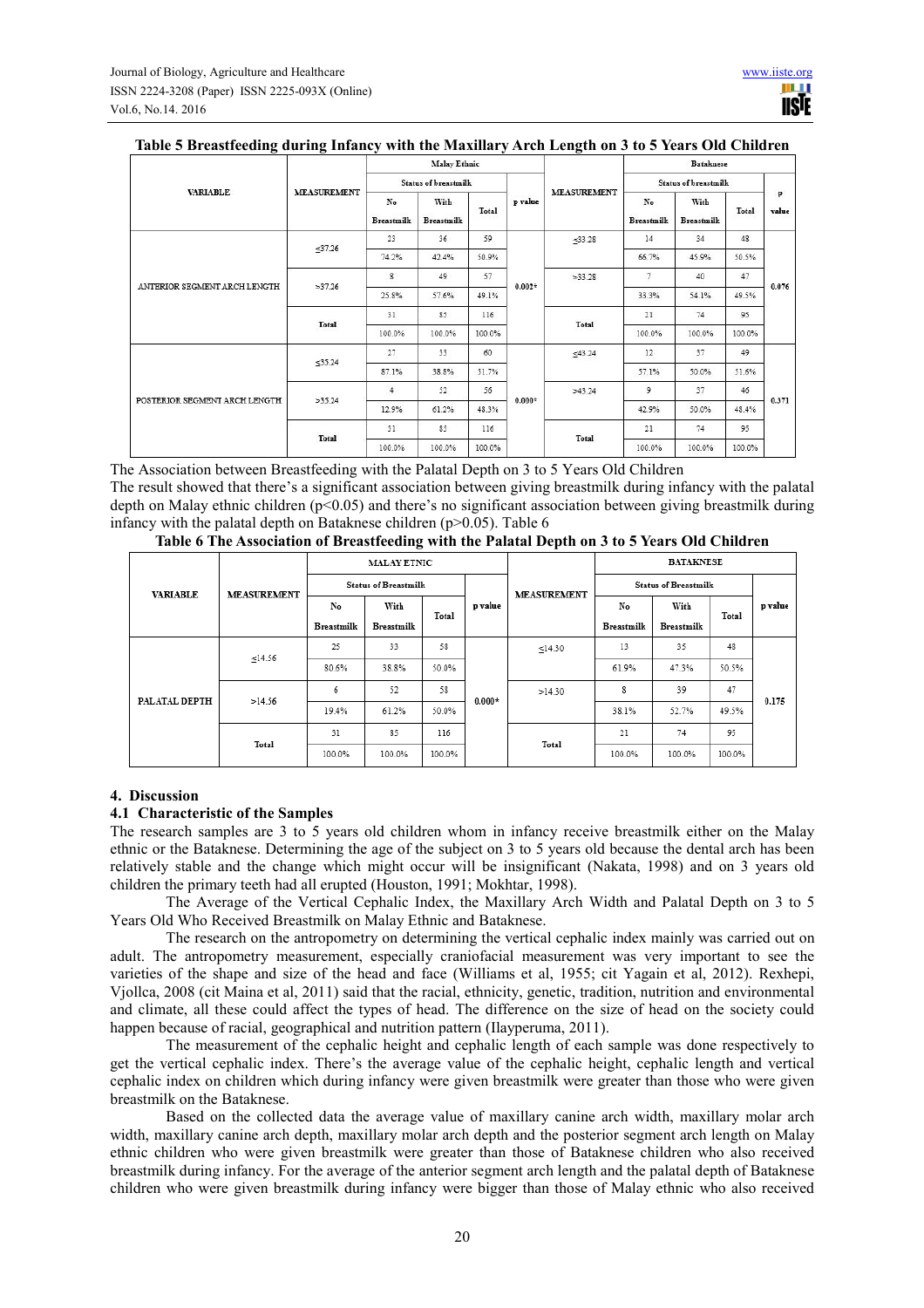#### breastmilk.

The research of Ganesh et al (2005) on 153 samples 3 to 5 years old children in Canara who were given breastmilk, there's an average maxillary canine arch width of  $29.82 \pm 1.53$ , maxillary molar arch width of  $39.82$ ±1.53. The research of Vitoria (2007) in Brazil on 3 years old children (cit Neto, 2012), maxillary canine arch width of 30.3  $\pm$  1.9, maxillary molar arch width of 43.5  $\pm$  2.3, palatal depth of 12.8  $\pm$  1.3. The result of this research if we compared the average size of maxillary canine arch width or either the maxillary molar arch width of Malay ethnic and the Bataknese were smaller.

The result of Warren et al's research, (2002) on 372 children of 4 to 5 years old who received breastmilk for 6 months, the anterior arch length was 28.9, posterior arch length width of 41.4, anterior arch length length of 10.1, posterior arch length of 26.1 and the height of palate 14.7.

The result of Putri's research (2010) in Jakarta on 3 to 5 years old children with breastfeeding history, it was known that the maxillary canine arch width  $31.49 \pm 1.72$ , maxillary molar arch width of  $46.07 \pm 2.12$ . Anterior segment arch length of 8.10  $\pm$  1.33, posterior segment arch length of 28.66  $\pm$  1.76. In this research, the children were chosen without seeing the ethnicity.

#### **4.2 The Association of Breastfeeding during Infancy with the Vertical Cephalic Index on 3 to 5 Years Old Children**

The result of the research gained that 60.2% of the group who received breastmilk on Malay ethnic had the cephalic height of  $>8.68$  cm, 55.3% with the length of head  $>16.7$  cm and 60.7% with the vertical cephalic index >51.41 cm. The analysis showed that there's a significant correlation between breastfeeding during their infancy with the cephalic height, the length of head and vertical cephalic index ( $p<0.05$ ).

Breastfeeding for the babies also stimulated the growth and development of the craniofacial region. The process of sucking breastmilk also made orofacial development became better (Ganesh et al, 2005; Radzi, 2005; Luz et al; cit Narbutyte et al, 2013; Salone, 2013; Agarwal et al, 2014).

The Bataknese, 62.5 % of the children who received breastmilk had bigger value in the measurement of the cephalic height (>8.22 cm). Thus also the measurement of the cephalic length, 46.5% children who were given breastmilk had bigger result than those who didn't receive breastmilk (>16 cm). Vertical cephalic index of the children who recived breastmilk with those who didn't receive breastmilk had the same measurement result (>51.63 cm). The result of the analysis showed that there's significant correlation between giving breastmilk during infancy with the cephalic height and cephalic length  $(p<0.05)$ . On the vertical cephalic index measurement, the result of the research showed that there's no significant correlation between giving breastmilk during infancy with vertical cephalic index.

The Bataknese (Proto Melayu) genetically had relatively longer face shape (oval/ *dolychocephalic*) and the measurement result showed that children who didn't receive breastmilk during infancy, 50% of them had bigger vertical cephalic index (51.63 cm). This matter was which causing there's no significant association between breastfeeding during infancy with vertical cephalic index.

#### **4.3 The Association of Breastfeeding during Infancy with Dental arch and the Palatal Depth on 3 to 5 Years Old Children**

The result of the research showed that there's significant correlation between breastfeeding during infancy with the maxillary canine arch width, maxillary molar arch width, maxillary canine arch depth, maxillary molar arch depth, anterior segment arch length, posterior segment arch length and palatal depth on Malay ethnic children  $(p<0.05)$ . On Bataknese, the result of the analysis showed that there's significant association between giving breastmilk during infancy with maxillary canine arch width, maxillary molar arch width, maxillary canine arch depth and maxillary molar arch depth ( $p<0.05$ ) and it was known that there's no significant association between breastfeeding during infancy with the anterior segment arch length, posterior segment arch length and the palatal depth  $(p>0.05)$ .

The shape of head needed to be known because the shape of head had correlation with the shape of face, palate and dental arch. There are 3 head shapes namely *dolycocephalic* (long and narrow), *mesocephalic* (average) and *brachycephalic* (wide and short). It was said that the *dolycocephalic* would be a narrow, long and protrusive face. The long and narrow anterior fossa of the cranium would produce a narrow upper dental arch and narrow, long and deep palate. Whereas the *brachycephalic* would produce bigger face and less protrusive. On the *brachycephalic* there would be a wide and short anterior fossa cranium which then would produce a wide, short and shallow upper arch and palate (Mukhtar 1974; Rahardjo, 2011).

Based on that matter, the result of this research supported that the Bataknese genetically had long and narrow upper arch and also a narrow, long and deep palate. From the average measurement, it was known that the children who on their infancy didn't receive breastmilk had bigger anterior segment arch length and bigger palate than the Malay ethnic. The result of the analysis also showed that there's no correlation between breastfeeding during infancy with the anterior segmen arch length, posterior segment arch length and palatal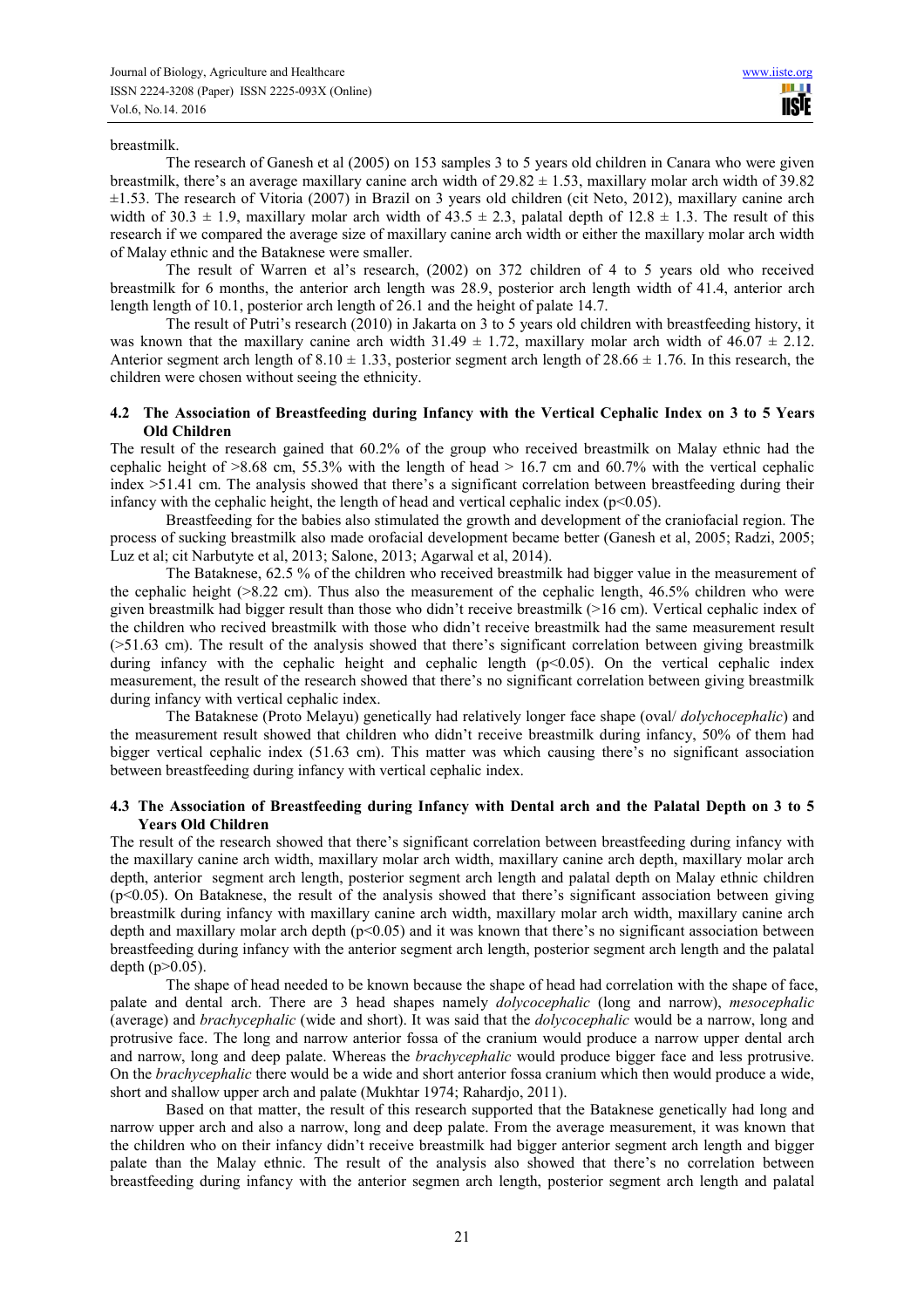#### depth.

The result which was carried out by Tajik et al (2011), there's a correlation between the shape of head, types of face and the shape of the dental arch. It was said that someone with *brachycephalic* would usually have short face (*euryprosopic*) with square dental arch. Whereas *dolycocephalic* usually had long and had tapered dental arch. The result of the research supported the research and also Rahardjo's opinion (2011), that based on the measurement result, maxillary canine arch width and maxillary molar arch width of the children who received breastmilk during infancy on Malay ethnic had bigger size than those of the Bataknese, while the anterior segment arch length and the palatal depth of children who received breastmilk during infancy on the Bataknese were bigger than those who received breastmilk on Malay ethnic. It matched that Bataknese had *dolycocephali*c and sharp jaw.

The primary dental arch would be the basis of eruption of the permanent teeth. The maxillary canine arch width and maxillary molar arch width would be the consideration of malocclusion cases (Agarwal et all, 2014). Valle et al (2006), done a research in Puerto Rico on 540 samples 6 to 72 months old children who were given exclusive breastmilk. It was said that the giving of exclusive breastmilk gave positive effect to the development of the jaws.

The sucking movement using tongue stripping (Weber et al, 1986 cit Neto et al, 2012; Pollard, 2015). The movement of the tongue moved from anterior part of the mouth to the posterior part and against the up and down movement in babies who received milk using bottle (Radzi, 2005; Salone et al, 2013). Ganesh et al (2005), stated that the period of giving breastmilk gave the tendency towards the increase of the maxillary canine arch width and maxillary molar arch width became bigger.

Sum et al (2015), done a research between the associations of breastfeeding with the three dimension of the primary dental arch (sagital, vertical and transversal).

The research was carried out in Hongkong on 851 samples 2 to 5 years old children. It was said that the group which were given exclusive breastmilk, the activity of the buccinators had dominant proportion of the muscle strength. From the transversal (side to side) maxillary canine arch width and maxillary molar arch width who were given exclusive breastmilk were bigger. The result of the research showed that there's a significant correlation between giving exclusive breastmilk with maxillary canine arch width (p=0.003). If there's a significant correlation between breastfeeding with the maxillary molar arch width ( $p=0.002$ ).

Maintaining the primary dental arch is very important to prepare place for the permanent teeth. The size and shape of the dental arch are one of the factor in determining the diagnosis. The dental arch length is very affected by the growth and development of the orofacial region. The dental arch is the main factor to reach good occlusion in a harmonious arch based on the increase of the dental arch width which is connected to the growth of the teeth that involve the alveolar processus (Rahardjo et all, 2002).

#### **5. Conclusion**

- 1) The average cephalic height, cephalic length and the vertical cephalic index of the Malay ethnic children and Bataknese children who received breastmilk during infancy are bigger than those who didn't receive breastmilk, except for the anterior segment arch length and the palatal depth.
- 2) The result of the research showed that there's a significant correlation between breastfeeding during infancy with the cephalic height, cephalic length, vertical cephalic index, maxillary canine arch width, maxillary molar arch width, maxillary canine arch depth, maxillary molar arch depth, anterior segment arch length, posterior segment arch length and the palatal depth (p>0.05).
- 3) The Bataknese children, genetically had *dolycocephali*c head which were followed by a long and narrow upper arch and also a narrow, long and deep palate. The Bataknese children who didn't receive breastmilk during infancy would have the tendency to have malocclusion.
- 4) Breastfeeding for the babies will stimulate the growth and development of the dentocraniofacial region, which can affect the size of the dental arch and the palatal depth which are the main factors in reaching good occlusion.

#### **References**

- Agarwal S.S., Nehra K., Sharma M., Jayan B., Poonia A., Bhattal H. (2014), "Association between Breastfeeding Duration, Non-nutritive Sucking Habits and Dental Arch Dimension in Deciduous Dentition: A Cross-sectional Study", *Progress in Orthodontics*, 15; 59.
- Ganesh M., Tandon S., Sajida B. (2005), "Prolonged Feeding Practice and Its Effects on Developing Dentition", *J Indian Soc Pedod Prev Dent*, 23 (3), 141-5.
- Ilayperuma. (2011), "Evaluation of Cephalic Indices: A Clue for Racial and Sex Diversity", *Int.J. Morphol*, 29 (1): 112-17.
- Kobayashi H.M. (2010), "Relationship between Breastfeeding Duration and Prevalence of Posterior Crossbite in Deciduous Dentition", *American Journal of Orthodontics and Dentofacial Orthopedics*, 137 (1), 54-8.